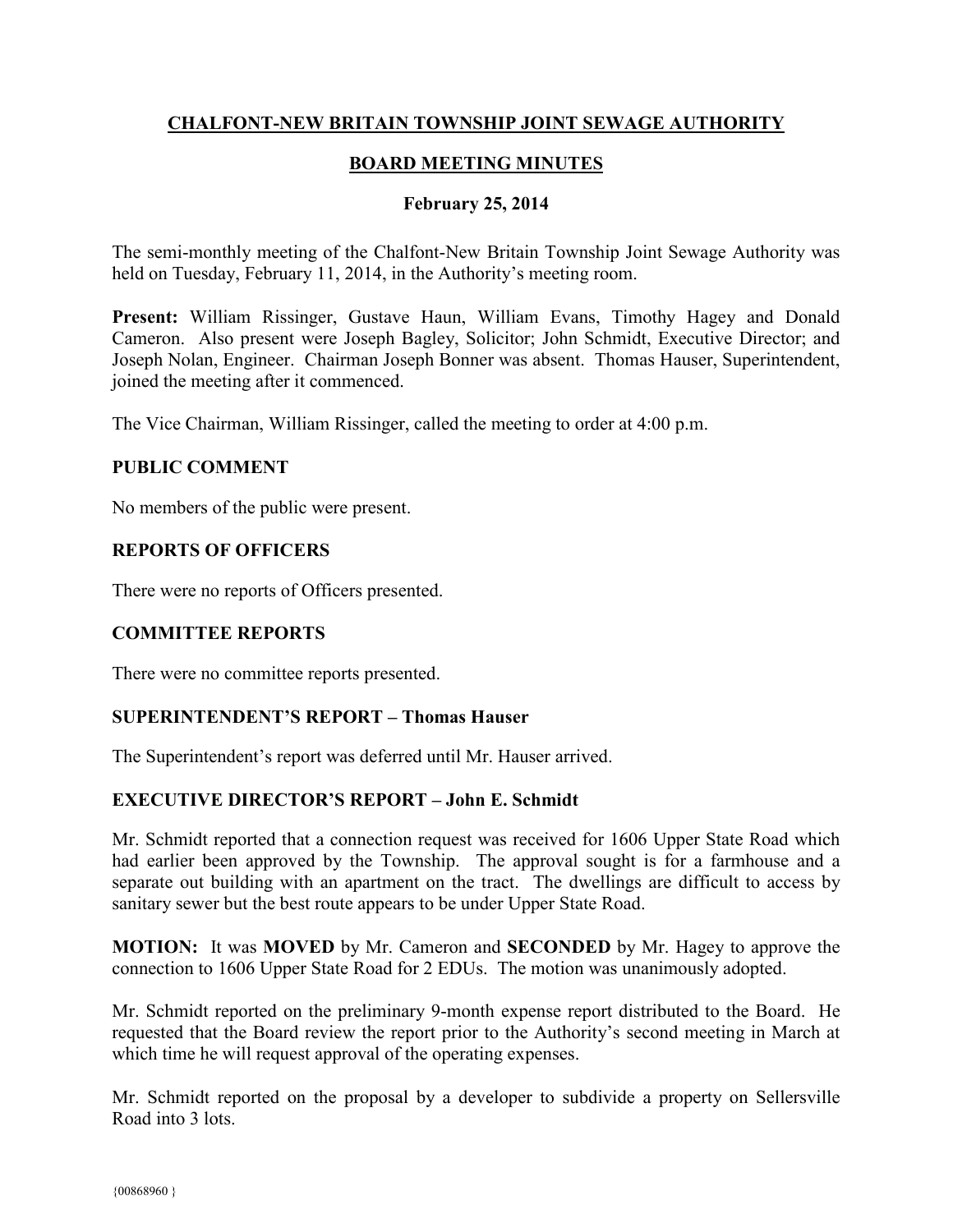Mr. Schmidt reported on his contact with two electricity generators for quotes. The two vendors contacted were First Energy and PP&L. Mr. Schmidt has not received anything definitive in terms of quotes back from either generator. Mr. Schmidt did confirm that Warminster Authority's contract is similar in price and structure to Constellation Energy's. Constellation Energy's price has fluctuated by approximately 1% from week to week since their original quote was provided to the Authority. Mr. Schmidt indicated that he would wait one week to put out feelers to each of the vendors about the quotes requested.

Mr. Schmidt asked if there were any modifications to the draft February 11 minutes. No modifications were offered by the Board.

A question was asked about Bucks County Water and Sewer Authority's upgrade costs. Mr. Nolan reported that the representatives of BCWSA with whom he met stated that they would go back to their Board and would subsequently contact this Authority about BCWSA's position. No communication has been received from the BCWSA representatives.

### **SUPERINTENDENT'S REPORT – Thomas Hauser**

Mr. Hauser reported that treatment plant operations were less than optimal during the month of January. Cold temperatures caused freezing of out-of-service clarifiers and frozen scum problems on the circular clarifier. Cold temperatures caused some broken chains and freezing up in the influent channel. The frozen scum contributed to a high suspended solids discharge.

Precipitation: 2.85 inches Average daily flow: 4/93 MGD Peak day flow: 9.42 MG

The freezing resulted in suspended solids excursion for one day. Personnel were shoveling snow, thawing tanks and chipping ice. It was necessary to rebuild the centrifuge feed sludge pump after obtaining some parts.

There were heating problems in the DAFT building which were remedied. The final effluent sampler pump failed which was then swapped with the influent sampler. Personnel rerouted electrical circuits so that Thomas Controls could accomplish their work. A second lift pump went out on a seal failure. The meter service company was here to resolve problems with the BCWSA influent meter which turned out to be a problem with the transducer. The transducer was replaced.

In the collection system, personnel televised lines on Farber Drive, Kathryn Road, Dorset Way and Palace Court for infiltration. Manholes were opened in the Highlands checking flows for signs of influent infiltration. There was a sewage backup at 431 Patrick Place which turned out to be an internal plumbing problem where a clog resulted in flow coming out in the lowest spot.

In response to a question, Mr. Hauser stated that the DAFT building is where the sludge thickeners are located.